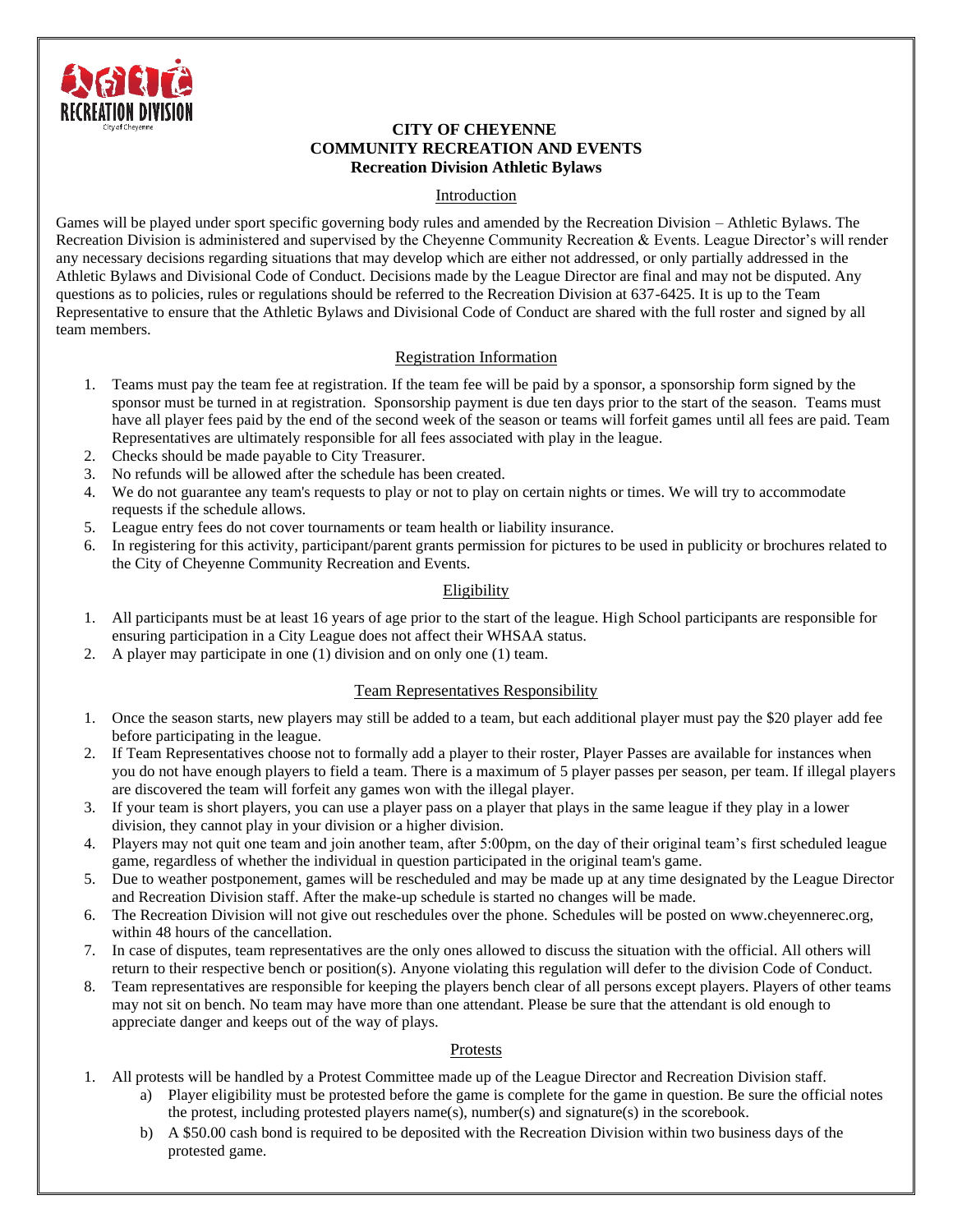- c) If the protests are denied, the cash bond will be forfeited, and no further action will be taken.
- d) If the protest is considered valid, the Protest Committee shall render its decision within two working days of the filing of the protest, and the \$50.00 bond will be returned.

## Awards

- 1. Leagues with end of season tournament, winner of the tournament will be presented with the awards.
- 2. Leagues without end of year tournament, teams will be presented with awards based on final regular season standings. a) In the event of a tie at the end of league play, standings for teams vying for awards will be decided in the following order:
	- i. Results of head-to-head play during the league.
	- ii. Point differential between tied teams.
	- iii. If a point differential is tied an alternate method will be determined by Recreation Division staff. Note: Teams may be given the option to have the alternate method be a game played if teams pay for the officiating cost of the game and if a date and time can be agreed upon. Single game cost \$75 or \$37.50 per team.

## Forfeits and Disqualifications

- 1. Game time is forfeit time; teams must be on time for their games as scheduled. Any team forfeiting an entire game will be fined \$50. This fee may be avoided by notifying the Recreation Division at 637-6425, by 1:00pm, on the day of the game your team needs to forfeit. The fine must be paid, in cash, by the next scheduled game or the offending team will not be allowed to play and will be given another forfeit.
- 2. Officials will not be required to work any forfeited game. Teams may agree to a scrimmage with the understanding that the game will be called 10 minutes prior to the next scheduled game time.
- 3. If a team forfeits two (2) games without good reason, that team may be dismissed from league play. Teams will always be allowed to add approved players to keep from forfeiting a game, even if it's the last game of the season.
- 4. One (1) ejection from a game, with no sub, will result in that game being forfeited by that team. Two (2) ejections from one game, from one team, regardless of the number of substitute players, will result in that game being forfeited by that team. If the two (2) ejections rule is violated a second time, the entire team will be ejected from the league for a minimum of an additional three (3) games.
- 5. Additional penalties may be found in the Divisional Code of Conduct

## General Information

- 1. Friends, spouses, and children are all encouraged to come watch the game. If you do bring children to the facility, you must have another adult available to provide immediate supervision while the game is being played.
	- a. First offense: The non-offending team will be awarded one (1) additional point/run.
	- b. Second offense: A team offending this policy a second time in one (1) game will forfeit the game.
- 2. No smoking at the facility. Violation of this rule may result in player suspension from league play.
- 3. No alcoholic beverages will be allowed at games. Players, team representatives, and spectators are requested to refrain from drinking alcoholic beverages before or during the game. Anyone violating this rule may be suspended for at least the remainder of the season and their team will immediately forfeit that day's game(s). They may, at the discretion of the League Director, be removed from the league.
- 4. No player shall be permitted to play in a game while wearing any clothing, jewelry, or other item of personal adornment that has been judged to be hazardous or potentially dangerous by the umpire. Each player shall assume all risks of property damage and bodily injury, including blindness, paralysis, and death, which may result from or in any way arise from the wearing of clothing, jewelry, or other items of personal adornment, regardless of whether any such item has been determined to be hazardous or potentially dangerous.
- 5. People take their families to watch these games. We have a zero tolerance on swearing in the stands, on the player's bench or on the field of play. Teams should control both their players and spectators.
- 6. Leave valuables at home. The Recreation Division will not be responsible for lost valuables.

# Code of Conduct

- 1. All rules in this Code of Conduct are in effect for all sports administered by the City of Cheyenne Community and Recreation Department's Athletic Leagues. These rules have been developed for the protection and well-being of all participants/spectators. All rules remain in effect for all participants before, during and after the play of any game.
- 2. The primary purpose of any league is fun and enjoyment. Good sportsmanship is required of all participants. There is no justification for unsportsmanlike conduct by players or spectators regardless of the situation. Team representatives, players and spectators may be fined, ejected and/or suspended from further participation, including spectating, due to unsportsmanlike acts. Therefore, team representatives, players and spectators who become upset before, during or after a game should remove themselves from the situation.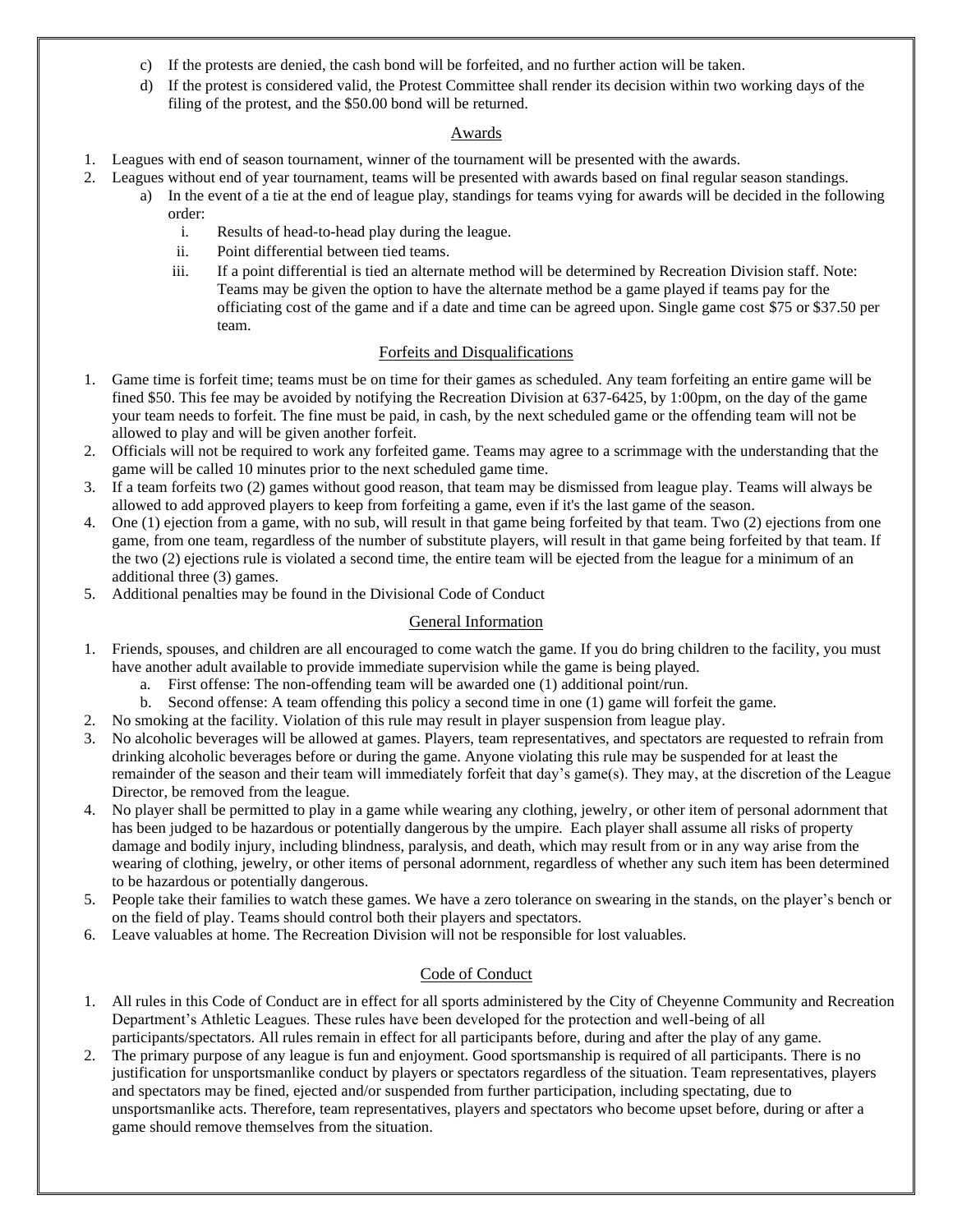3. Any player who disagrees with the decision of the League Director about Code of Conduct cases may appeal the decision in writing and turn it in to the Kiwanis Community House, 4603 Lions Park Dr., Monday-Friday between the hours of 7:30am-4:30pm. The appeal will then be considered through the chain of command of the Recreation Staff as follows: (1) Recreation Specialist, (2) Recreation Manager. Any action not covered in the Code of Conduct, or only partially covered will be handled at the discretion of the League Director.

## Definitions

- 1. PARTICIPATION Any involvement in the Cheyenne Community Recreation and Events activities such as spectating, officiating, playing, and coaching.
- 2. TEAM REPRESENTATIVE A person designated as team leader. This person can be either a player or a non-player. This is the person with whom the Recreation Division staff communicates the league information. Team representatives are required to inform team members of the rules that govern the league.
- 3. PLAYER A person who actively participates in the game (even if sitting on the bench) and who is on the official team roster.
- 4. SUPERVISOR A person hired by the Recreation Division to supervise league activities during city sponsored league play.
- 5. LEAGUE DIRECTOR A full-time Community Recreation and Events employee designated to organize and administer the activity.
- 6. EJECTION To be removed from a league game. Players who are ejected from the game must leave the playing area within one minute of when the official ejects them. Ejected players are to leave the facility as soon as they gather their belongings (these are important factors that are considered by the League Director when deciding whether the player should be suspended). Any player that is ejected must minimally pay a \$50 re-entry fine and may serve a one (1) game suspension before participating in another game. If the player does not pay the fine but shows up to play anyway, the game or games will be forfeited by his/her team.
- 7. EJECTION FORM A form filled out by the ejecting official(s) describing the incident. If you witness an act and wish to comment, you may do so by locating the supervisor and asking them for the form. If you cannot locate the ejection form, your written and signed report will be accepted at the Recreation Division offices the following working day.
- 8. PROBATION A player who is on probation is allowed only one (1) more ejection. Players may be allowed two (2) ejections, depending on severity, per league before being suspended for the remainder of the season.
- 9. SUSPENSION To be eliminated from participating in future games for a specific period. A player who is on suspension is not allowed to participant or spectate in any sport administered by the Recreation Division.

#### Unsportsmanlike Penalties

The following is a list of actions that are detrimental to City League play. Each action is followed by a minimum and maximum penalty which will be imposed on players.

- 1. NO ONE SHALL: At any time lay a hand upon, shove or threaten an official, player or spectator. Officials are required to immediately eject anyone who violates this rule from further play that evening and report such individual(s) to the League Director.
	- a. MINIMUM PENALTY: Suspension for up to three (3) league games, \$50 re-entry fine and placed on probation for the remainder of the season.
	- b. MAXIMUM PENALTY: Suspension from all City sponsored league play for an indeterminate number of years, plus up to three (3) years of probation.
- 2. NO ONE SHALL: Refuse to abide by any official's decision. First offense will result in a verbal warning. Second offense May incur an ejection from further play that evening. Officials are to immediately eject the player and report such individual(s) to the League Director.
	- a. MINIMUM PENALTY: \$50.00 re-entry fine and placed on probation for the remainder of the season.
	- b. MAXIMUM PENALTY: Suspension for half of the remaining league games or three games whichever is longer.
- 3. NO ONE SHALL: Be guilty of obscene gestures, or objectionable demonstrations of dissent at the official's decision. Anyone who violates this rule shall be ejected from further play that evening. Officials are required to report such individuals to the League Director.
	- a. MINIMUM PENALTY: Ejection from game, \$50 re-entry fine.
	- b. MAXIMUM PENALTY: Removal from the facility and suspension for up to the remainder of the season.
- 4. NO ONE SHALL: Before, during or after a game, be guilty of continued verbal abuse upon any player, official, supervisor or spectator. Officials are required to impose a game misconduct and shall submit a written report to the League Director.
	- a. MINIMUM PENALTY: Ejection from game, \$50 re-entry fine.
	- b. MAXIMUM PENALTY: Removal from the complex and suspension for up to the remainder of the season.
- 5. NO ONE SHALL: Discuss with an official in any manner the decision reached by such official, except the Team Representative.
	- a. MINIMUM PENALTY: Warning by the official.
	- b. MAXIMUM PENALTY: Ejection from the game, \$50 re-entry fee and placed on probation for the remainder of the season.